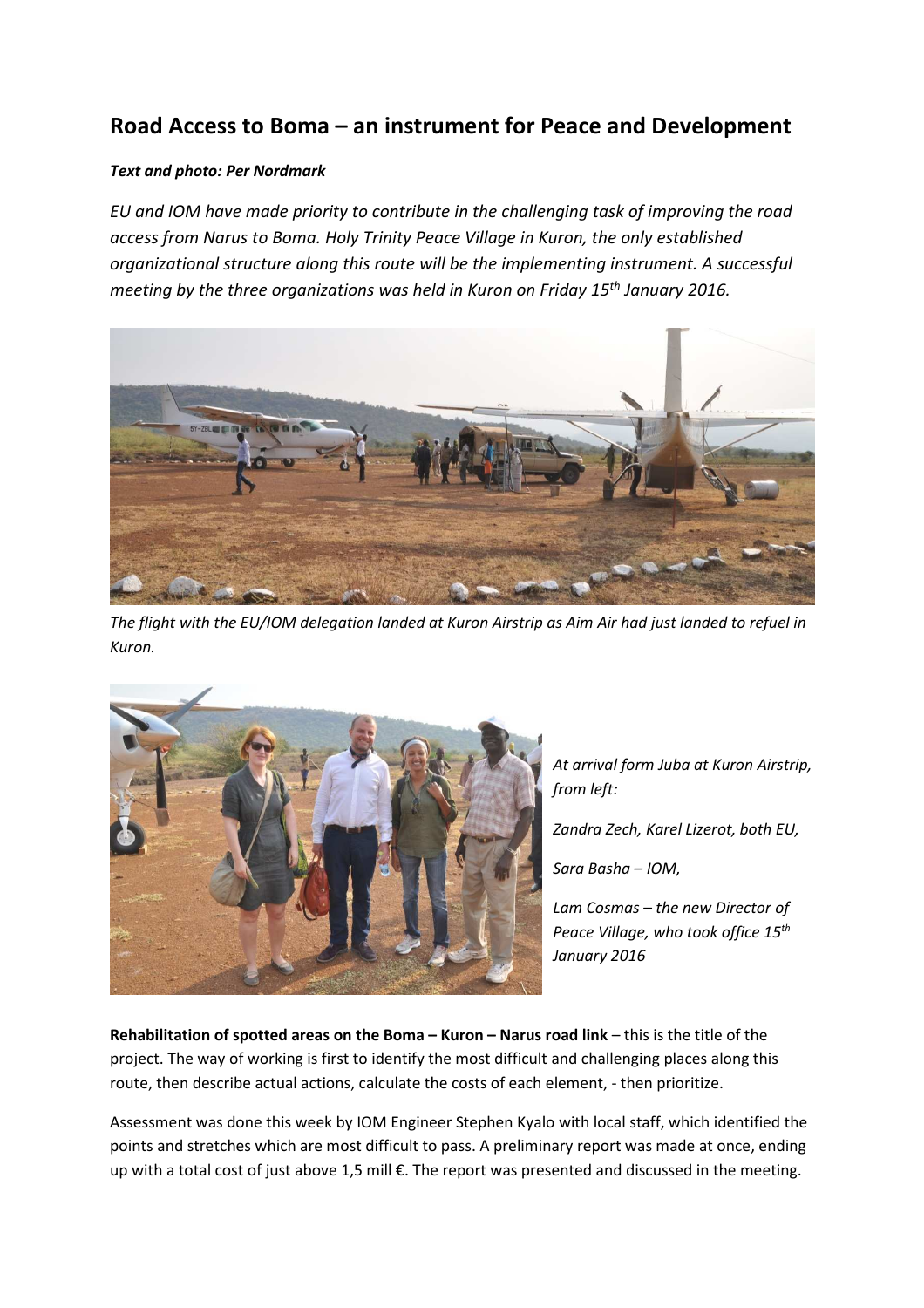EU/IOM has agreed to cooperate with Peace Village to implement some of these improvements. There is not a budget to cover all the calculated costs, however the work will be started on agreed locations. In principle the improvement work will be done in two lines of action: Hiring a contractor where it is a need for heavy machinery, or more complex constructions, - and by food for work, involving local communities on more simple tasks which needs manual labour; like collecting stones, filling gabions etc.

These activities are to be implemented in a very difficult accessible area where organizational capacity is sparse and limited. Holy Trinity Peace Village is on the ground, and has 15 years of experience in operating within local structures, and in cooperation with the local population.



*Upon arrival in Kuron the delegation is welcomed by Bishop, Chief, a dancing Women Group and staff of Peace Village.* 

In the meeting of 15<sup>th</sup> January it was agreed that EU/IOM will finance various elements to strengthen Peace Village organization, in particular elements with effect for the period of this project. The timeframe for the project is from 1<sup>st</sup> January till 30<sup>th</sup> September 2016. As rainy season will make the work difficult, or impossible, all parties have a clear intention of an immediate start of the project.

The total budget for this program allocated by EU/IOM is 750 000 $\epsilon$ , however it will be worked out in two parts. 40 – 45% of the funding will be used to strengthen and facilitate Peace Village to be able administer and run the program. The rest; 55 – 60% will be direct road work expenses. Based on the discussions and conclusions in the meeting details on expenses will be worked out during week 3, and then the exact amounts for each activity/expenses will be agreed.

In addition IOM will allocate Engineer Stephen Kyalo to supervise and monitor the work in the field etc, and also other IOM-staff will contribute on other topics like finance, logistics etc.

As Bishop Paride Taban closed the meeting and blessed the participants, he stated: "This is a blessed day!"